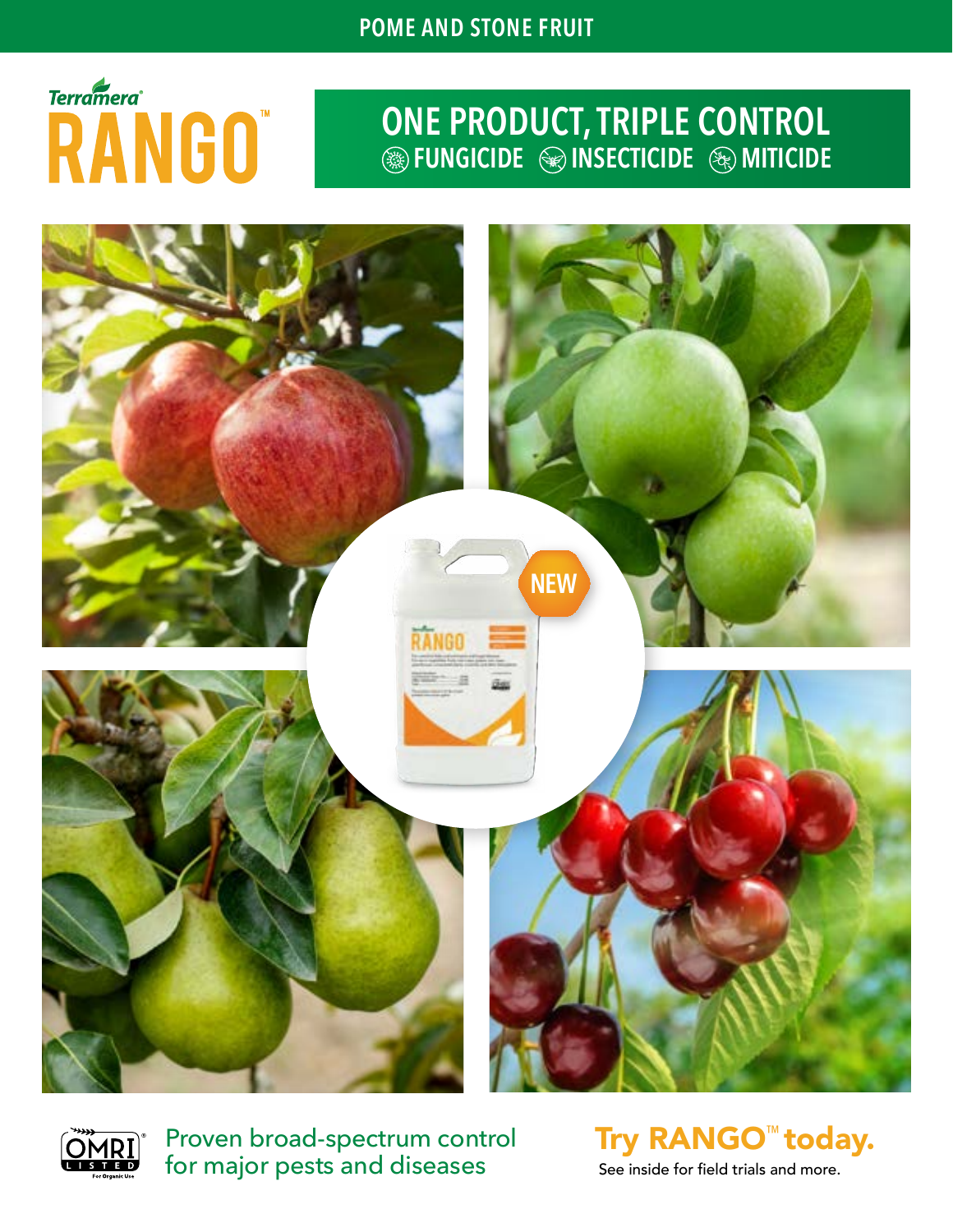### **RANGO is an effective rotation partner in IPM programs for Powdery Mildew control**



#### Washington State University evaluation efficacy for apple powdery mildew management in Wenatchee, WA 2020



**Equipment:** Backpack sprayer at 100GPA. **Statistical Analysis:** Student's t-test  $α = 0.05$ 

| <b>Treatment RANGO</b><br><b>Organic Program 1</b> | <b>Green</b><br>tip | <b>Pink</b> | <b>Petal</b><br>fall | 1st<br>cover | 2nd<br>cover | 3rd<br>cover |
|----------------------------------------------------|---------------------|-------------|----------------------|--------------|--------------|--------------|
| Lime sulfur 3 gal/ac                               | $\ddot{}$           |             |                      |              |              |              |
| OSO 6.5 fl oz + SB56 12 fl oz                      |                     | ٠           |                      |              |              |              |
| <b>RANGO™</b> 160 fl oz                            |                     |             | ٠                    |              | ٠            |              |
| Kaligreen 2.5 lb/ac                                |                     |             |                      | ٠            |              |              |
|                                                    |                     |             |                      |              |              |              |
| <b>Treatment RANGO</b><br><b>Organic Program 2</b> | <b>Green</b><br>tip | <b>Pink</b> | <b>Petal</b><br>fall | 1st<br>cover | 2nd<br>cover | 3rd<br>cover |
| Lime sulfur 3 gal/ac                               | ÷                   |             |                      |              |              |              |
| <b>RANGO™</b> 160 fl oz                            |                     | ٠           |                      |              |              |              |
| Serenade OPTI 18 oz/ac                             |                     |             | ٠                    |              |              |              |
| Kaligreen 2.5 lb/ac                                |                     |             |                      | ٠            |              |              |
| Double Nickel 64 fl oz/ac                          |                     |             |                      |              | ٠            |              |

Please request a Terramera Representative for full WSU Report.

#### RANGO Programs Standard Programs

| <b>Treatment RANGO</b><br><b>Organic Program 1</b> | <b>Green</b><br>tip | Pink                    | <b>Petal</b><br>fall | 1st<br>cover | 2nd<br>cover | 3rd<br>cover | <b>Treatment</b><br><b>Standard Conventional</b> | Green<br>tip | <b>Pink</b> | Petal<br>fall | 1st<br>cover | 2nd<br>cover | 3rd<br>cover |
|----------------------------------------------------|---------------------|-------------------------|----------------------|--------------|--------------|--------------|--------------------------------------------------|--------------|-------------|---------------|--------------|--------------|--------------|
| ur 3 gal/ac                                        | ٠                   |                         |                      |              |              |              | Lime sulfur 3 gal/ac                             | ٠            |             |               |              |              |              |
| $fl$ oz $+$ SB56 12 $fl$ oz                        |                     | $\ddot{}$               |                      |              |              |              | Procure 12 fl oz/ac                              |              | ٠           |               |              |              |              |
| $^{\text{M}}$ 160 fl oz                            |                     |                         | $\ddot{\phantom{1}}$ |              | ٠            | ٠            | Luna S 5fl oz/ac                                 |              |             | ٠             |              |              |              |
| 12.5 lb/ac                                         |                     |                         |                      | $\ddot{}$    |              |              | Inspire Super 12 fl oz/ac                        |              |             |               |              |              |              |
|                                                    |                     |                         |                      |              |              |              | OSO 6.5 fl oz + SB56 12 fl oz                    |              |             |               |              | ٠            |              |
| <b>Treatment RANGO</b><br>.                        | <b>Green</b>        | Pink P <sup>retal</sup> | <b>Petal</b>         | 1st          | 2nd          | 3rd          | Aprovia 6 fl oz/ac                               |              |             |               |              |              |              |

| <b>Treatment</b><br><b>Standard Organic</b> | <b>Green</b><br>tip | <b>Pink</b> | <b>Petal</b><br>fall | 1st<br>cover | 2nd<br>cover | 3rd<br>cover |
|---------------------------------------------|---------------------|-------------|----------------------|--------------|--------------|--------------|
| Lime sulfur 3 gal/ac                        | ٠                   |             |                      |              |              |              |
| OSO 6.5 fl oz + SB56 12floz                 |                     |             |                      |              |              |              |
| Serenade OPTI 18 oz/ac                      |                     |             | ٠                    |              |              |              |
| Kaligreen 2.5 lb/ac                         |                     |             |                      | ٠            |              |              |
| Double Nickel 64 fl oz/ac                   |                     |             |                      |              | ٠            |              |
| Neemix Neem Oil 10.5 fl oz/ac               |                     |             |                      |              |              |              |

Serenade Opti and LUNA are registered trademarks of BAYER · Kaligreen® is a registered trademark of Otsuka AgriTechno Co., Ltd. · OSO®, NEEMIX® 4.5 and Double Nickel® are registered trademarks of Certis USA LLC · INSPIRE SUPER® and Aprovia® are trademarks of Syngenta.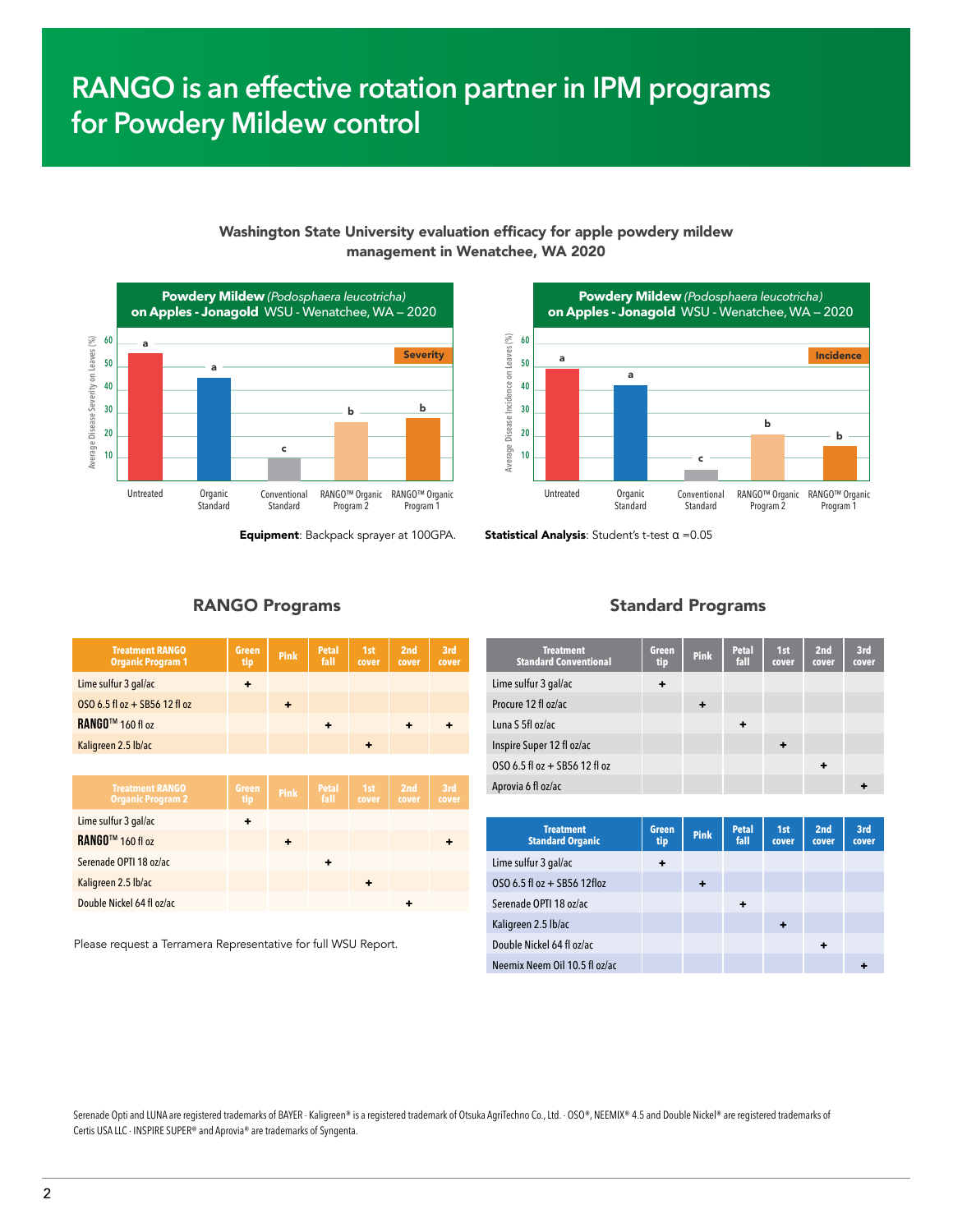### **Proven control of Powdery Mildew three consecutive years in Washington**

**Fungicide Insecticide Miticide**







#### **Application Timings**

- Apr 4 (green tip)
- Apr 15 (tight cluster)
- Apr 24 (pink)
- May 8 (full bloom petal fall)
- May 23 and 29 (cover sprays)
- Evaluation date Jul 31, 2019

#### **Trial Information**

- Air blast conventional sprayer
- 100-200 GPA.

#### **Statistical Analysis**

• LSD alpha=0.05



### **RANGO, OMRI-Listed, delivers comparable efficacy to conventional products controlling powdery mildew**

Rally® is a trademark of The Dow Chemical Company / Dow AgroSciences ("Dow") · Flint® is a registered trademark of BAYER.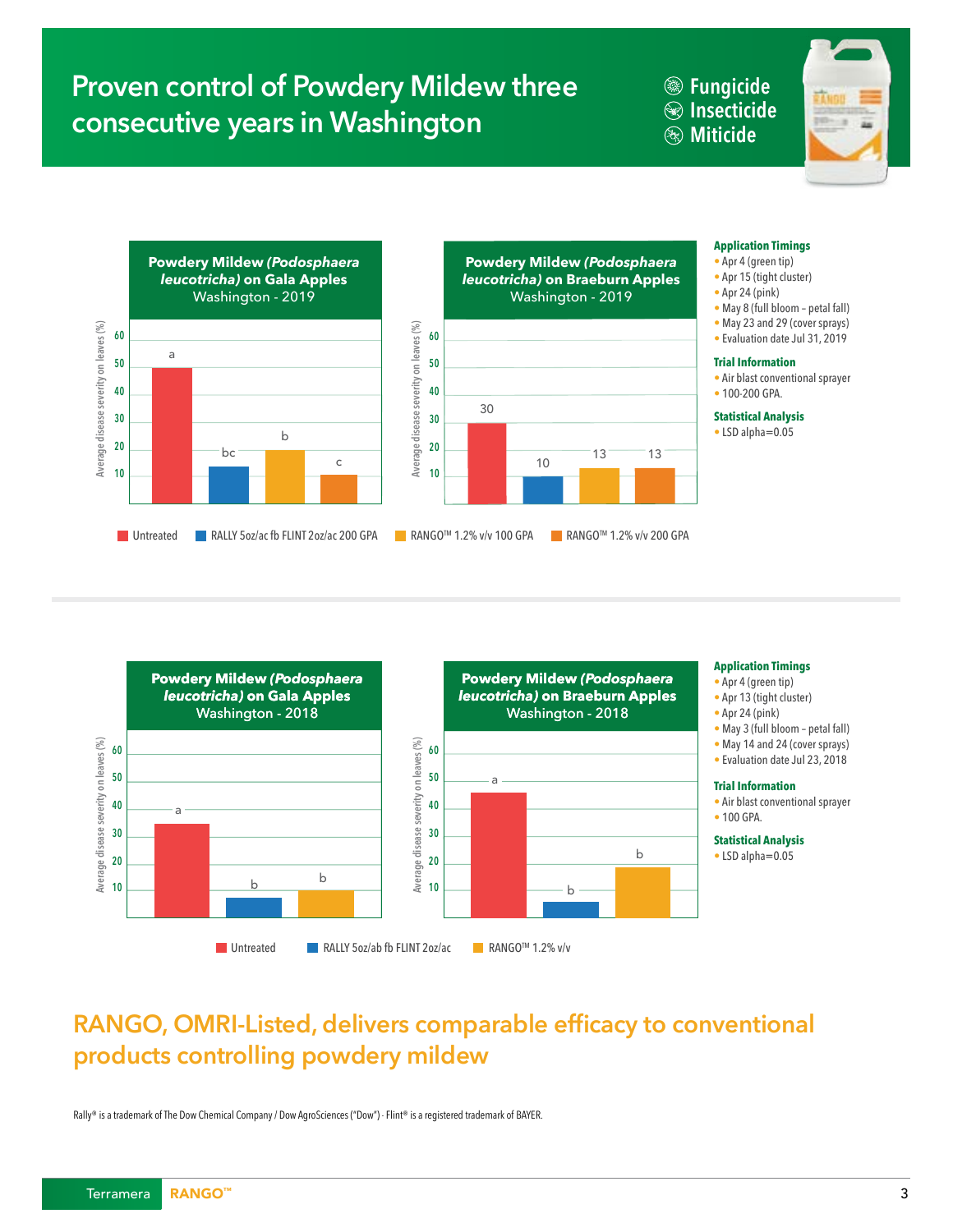### **RANGO is an effective solution for controlling Scab in apples and pears**





#### **Application and Evaluation 6 Applications:**

- Apr 10, 25
- May 9, 23
- Jun 5.9
- Evaluation date Jul 2 and Jul 9, 2019

#### **Trial Information**

- High-pressure orchard gun
- 110 GPA
- Apple variety "Gala"
- **Statistical Analysis**
- $\bullet$  LSD alpha = 0.05



### **RANGO outperforms organic products and is comparable to conventional products in controlling pear scab**

SONATA is a registered trademark of BAYER · Mastercop is a registered trademark of an ADAMA Group Company · Cueva® is a trademark of W. Neudorff GmbH KG · Aprovia® and INSPIRE SUPER® are trademarks of Syngenta Group Company · Pristine is a registered trademark of BASF · Merivon is a registered trademark of BASF · Ziram is a registered trademark of United Phosphorus, Inc · SYLLIT is a registered trademark of Arysta LifeScience Group Company.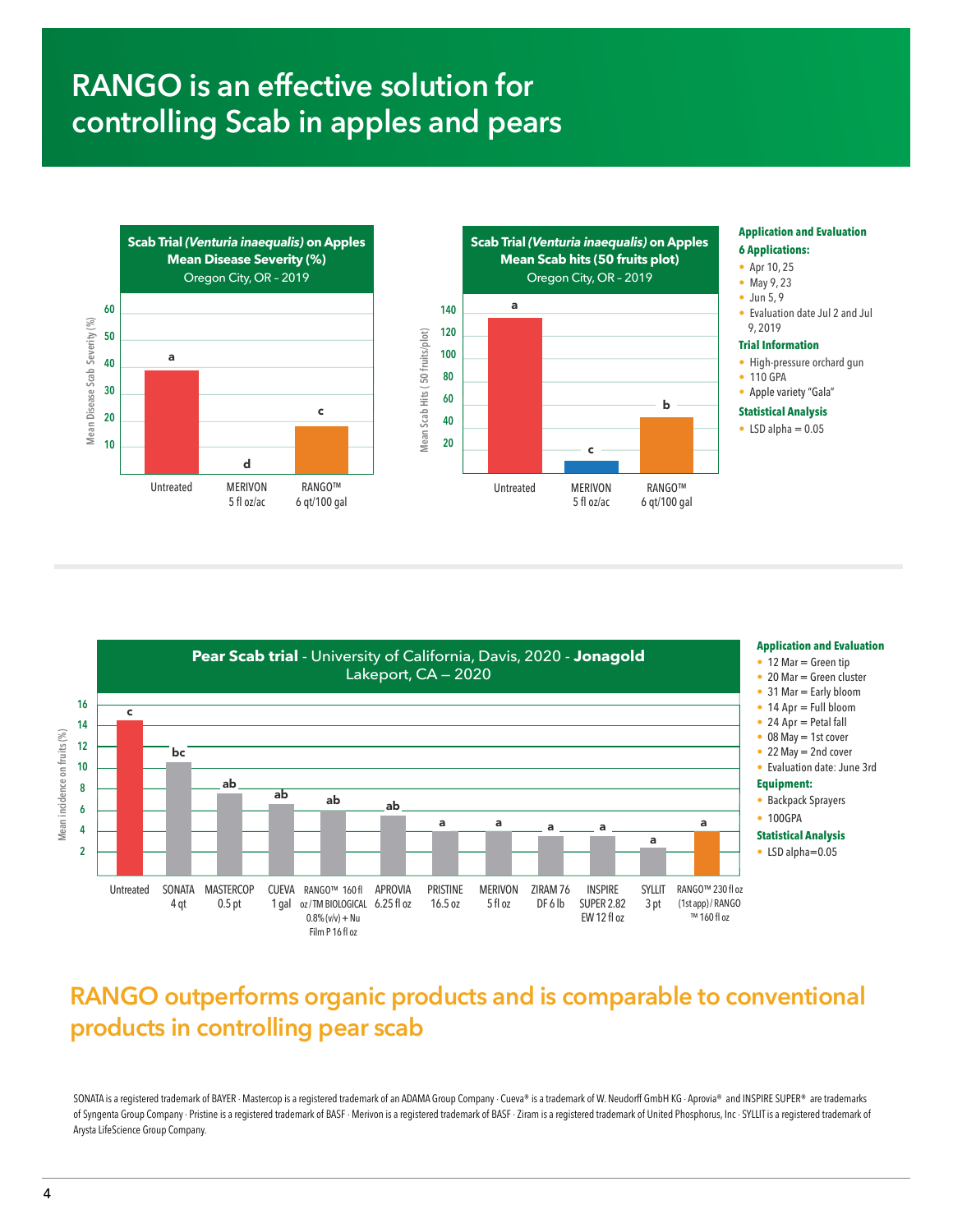### **RANGO controls Pear Psylla throughout its @ Fungicide life-cycle (egg to adult)**

**Insecticide Miticide Trial Information** • No phytotoxicity observed.

• **RANGO™**



**Application and Evaluation by 50% RANGO, as an early season management program, effectively deters egg laying** 



 $A \cap \bigcap_{i=1}^n A_i$ **RANGO significantly** ore noor nevllo i lowers pear psylla **Trial Information nymph count vs**  • 100 GPA **Statistical Analysis untreated without**  harming natural **enemies**



### • Apr 2 (delayed dormant)

- Apr 8 (popcorn)
- Apr 23 (petal fall)
- Apr 27 (petal fall  $+5$ )

#### **Post-treatment evaluations:**

- Apr 16
- May 2, 5th
- Natural Enemies: RANGO had no negative effect
- **Trial Information**
- Application A and B = 100GPA • Application C and  $D = 200GPA$
- **Statistical Analysis**
- LSD alpha  $= 0.1$

**Applications RANGO is comparable**  $\bullet$   $\bullet$   $\bullet$   $\bullet$   $\bullet$ to conventional • Apr 23 (petal fall) products in controlling **Post-treatment evaluations:**  adult pear psylla **Pear Psylla (Nymph Count) Trial - Pear (Anjou & Bartlett)**



#### **Applications**

- Apr 2 (delayed dormant)
- Apr 8 (popcorn)
- Apr 23 (petal fall)
- Apr 27 (petal fall  $+5$ )
- **Post-treatment evaluations:**
- Apr 16
- May 2, 5th
- Natural Enemies: RANGO had no negative effect



- Application A and B = 100GPA • Application C and  $D = 200GPA$
- **Statistical Analysis**
- LSD alpha  $= 0.1$

Aza-Direct® is a registered trademark of Gowan Company,L.L.C · Bexar is a registered trademark of Nichino America, Inc 10 · Assail® is a registered trademark of Nippon Soda Co., Ltd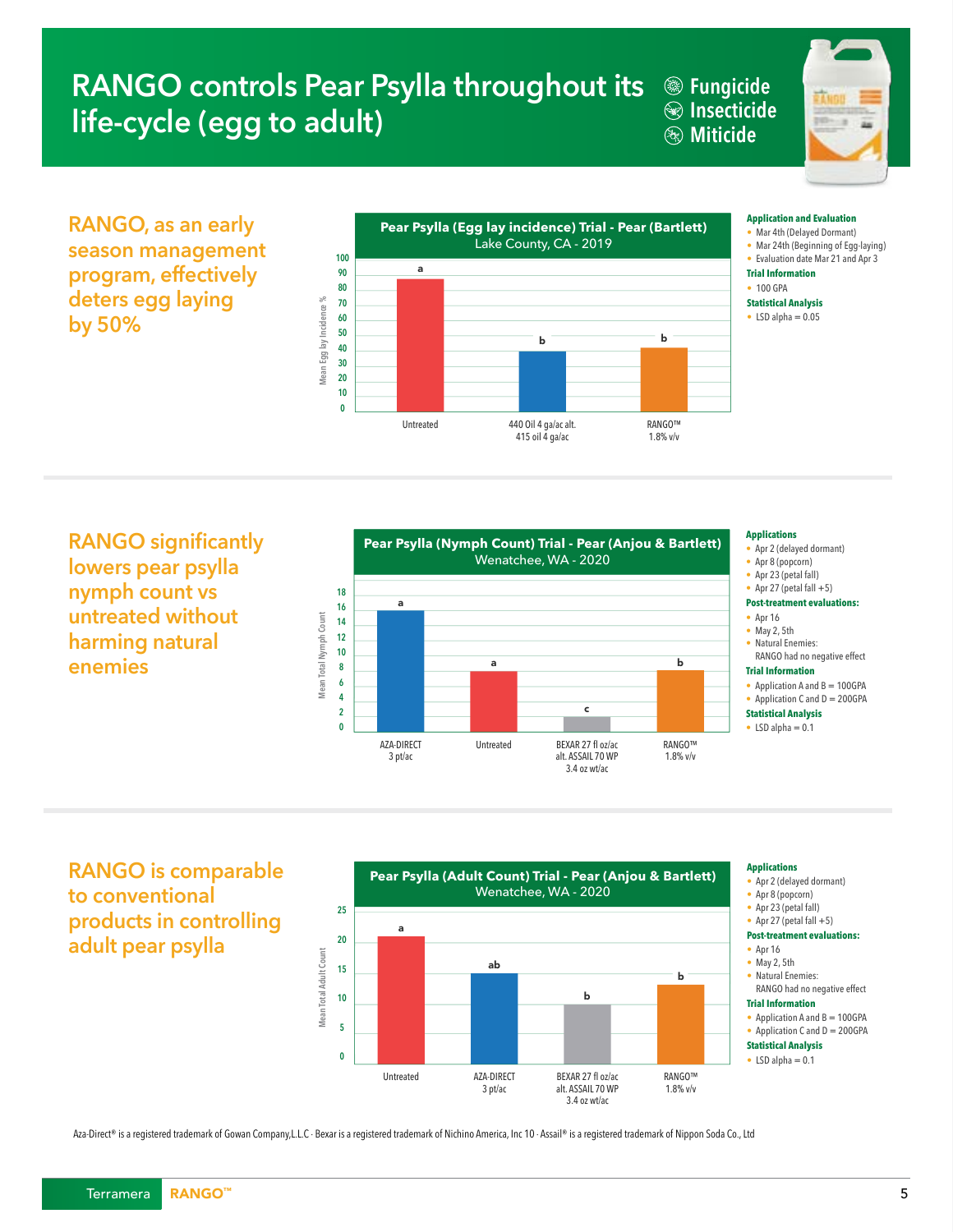### **RANGO resulted in numerically higher beneficials than the conventional standard**



Aza-Direct® is a registered trademark of Gowan Company,L.L.C · Bexar are registered trademarks of Nichino America, Inc 10 · Assail® is a registered trademark of Nippon Soda Co., Ltd

## **What growers say about RANGO**

"Applied at 100 GPA in calibrated air blast sprayer, pre application beat tray samples were used to determine thrip population estimates, on average, 21.5 adult thrip. Applied RANGO to certified organic sweet cherryblock in Wenatchee Heights, 5/4/2020, 3 qts/100 and 1 pint of Alluma (garlic oil & potassium oleate) per 100. Next day, more beat tray samples and average thrip count was, 5.6, which was extremely superior efficacy when compared to other treatments, but more research and trials need to be done to guarantee the efficacy over Entrust SC, before claims are made. With that said, grower, consultant with Chamberlin and myself were extremely pleased with the results and the same tank-mix went on the rest of the organic certified cherry blocks. Rango is quickly showing it multi-purpose uses, which is a big thing in the organic world where we don't have a "nuke" to reset things."

#### *Jake Carson - Washington State*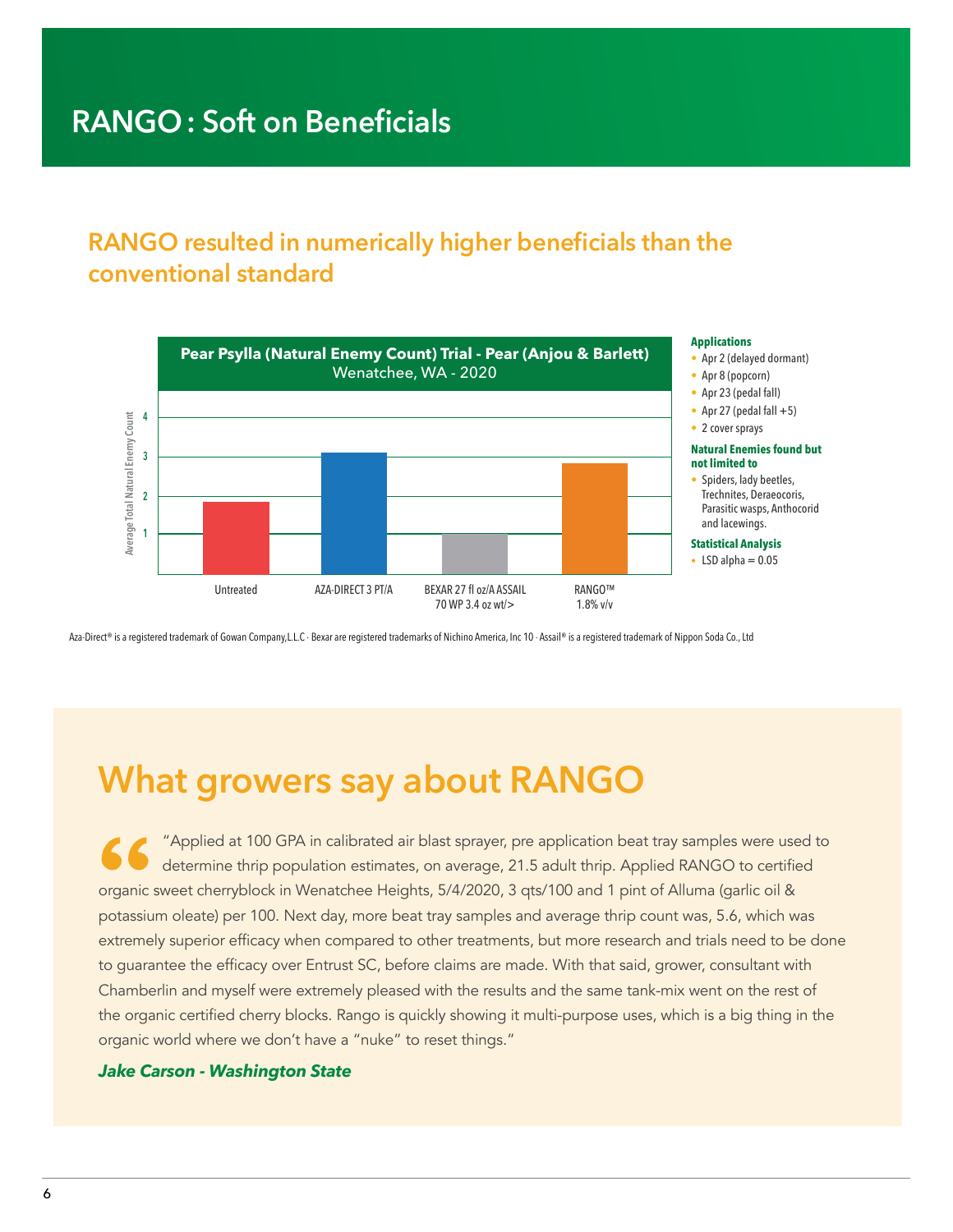### **Miticide Key features of RANGO**

**Fungicide <b>B** Insecticide<br>& Miticide





### **Multiple modes of action**

RANGO is a high quality, 70% cold-pressed neem oil containing over 150 active limonoids including azadirachtin. Limonoids have activity on a variety of different organisms. The modes of action on insects are repellence, anti-feedance and interference with the molting process. Diseases are controlled by inhibition of mycelial growth.



#### **Superior stability SUPERIOR STABILITY: SUPERIOR STABILITY:**

RANGO is a premium formulation of high quality cold-pressed Neem oil loaded into a proprietary inert chassis resulting in superior emulsion and in-tank stability. RANGO™ has the ability to stay in suspension with minimum agitation for more than 48 hours, a significant improvement compared to other Neem-based products. RANGO is formulated in a synthetic pesticide-free facility in the USA. **GROWER FLEXIBILITY:**



\*Image taken after 48 hours of mixing (product label rates were followed)



### **Grower flexibility**

suspension stability for over 48 hours.

RANGO also offers flexibility in application timing and method, and is exempt from maximum residue by the state of harvest with the state of the state of the state of the state of the state of the state of the state of the requirements. It may be applied to food and non-food crops up to and including the day of harvest. Worker requirements: it may be applied to rood and non-rood crops up to and installing the day of re-entry interval (REI) is just four hours after application, minimizing interference with labor. To a 100 also driew itemshiry **GRANCO** class offices flavib



### **OMRI-Listed and no known resistance**

RANGO is OMRI-Listed for use in organic agriculture. It is also classified as a "NC" FRAC Code - no known resistance and can be used as part of an integrated pest management program for organic and conventional farming.

### **See label for full list of crops, insects and diseases**

Scan to download the product label